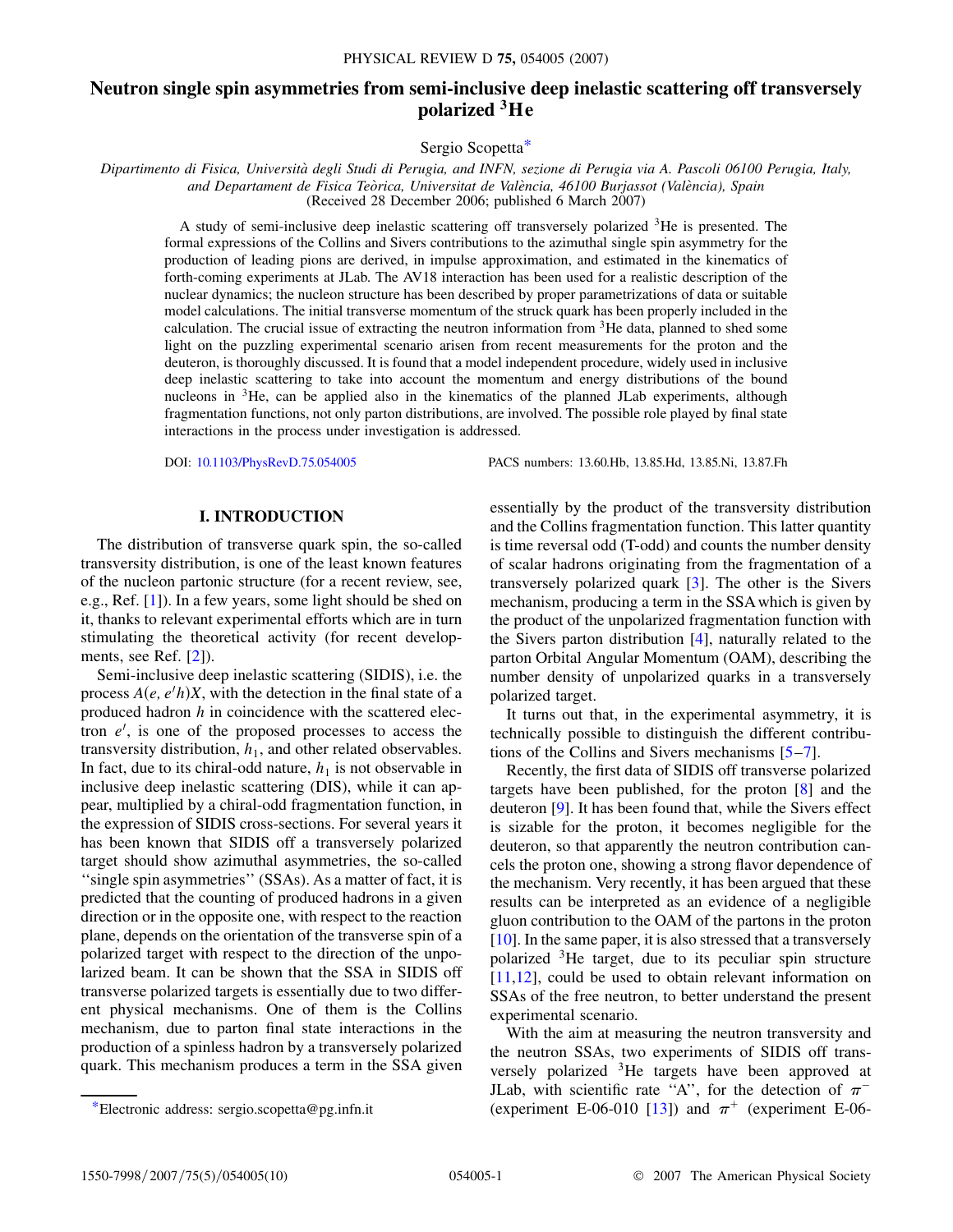011 [[14](#page-9-12)]) in coincidence with the scattered electron, in the valence quark region (0.19  $\leq x \leq$  0.41), for moderate values of  $Q^2$  (1.77 GeV<sup>2</sup>  $\leq Q^2 \leq 2.73$  GeV<sup>2</sup>). It has been planned to detect the leading fragmentation pion which carries  $z \approx 0.5$  of the energy transfer, to favor current fragmentation.

In this theoretical and experimental scenario, it becomes urgent to confirm the possibility to use a transversely polarized 3He target to extract the information for the free neutron. In the present paper, this issue is thoroughly investigated. A calculation of SSAs for SIDIS off transversely polarized 3He, described in an impulse approximation (IA) framework, by means of wave functions obtained using a modern nucleon-nucleon potential, will be illustrated. In the calculation, the treatment of the nuclear structure is realistic, while the nucleon part relies on model estimates, being some ingredients of the calculation experimentally unknown. As a consequence, the main goal of the paper is not that of producing realistic predictions, but that of establishing to what extent a transversely polarized 3He nucleus behaves as an effective transversely polarized free neutron.

The paper is structured as follows. In the Sec. II, the main quantities of interest will be introduced. In Sec. III, the IA expressions for the Collins and Sivers contributions to the nuclear SSA will be derived and the calculation will be set-up, in the kinematics of the JLab experiment. The ingredients to be used will be presented in Sec. IV, together with the numerical results and their discussion. Eventually, conclusions will be drawn in Sec. V.

## **II. SIDIS AND SINGLE SPIN ASYMMETRIES**

<span id="page-1-0"></span>The quantities to be measured are the Collins,  $A_{UT}^{\text{Collins}}$ , and Sivers,  $A_{UT}^{\text{Sivers}}$ , contributions to the azimuthal single spin asymmetry,  $A_{UT}$  (where  $U$  means Unpolarized beam, *T* means Transversely polarized target and it is assumed that the produced hadron is spinless, or that its polarization is not detected) [\[7\]](#page-9-5)

<span id="page-1-1"></span>
$$
A_{UT}(\phi_h, \phi_S) = \frac{d\sigma(\phi_h, \phi_S) - d\sigma(\phi_h, \phi_S + \pi)}{d\sigma(\phi_h, \phi_S) + d\sigma(\phi_h, \phi_S + \pi)}
$$
  

$$
= \frac{d^6 \sigma_{UT}}{d^6 \sigma_{UU}},
$$
 (1)

where the angles are defined according to the ''Trento convention'' [\[15\]](#page-9-13), see Fig. [1](#page-1-0). The cross sections are differential in *x*, *y*, *z*,  $\phi_S$ , **h**<sub> $\perp$ </sub>, where, as usual, one has

$$
x = \frac{Q^2}{2P \cdot q},\tag{2}
$$

$$
y = \frac{P \cdot q}{P \cdot l} = \frac{\nu}{E_{\text{lab}}},\tag{3}
$$

$$
z = \frac{P \cdot h}{P \cdot q} = \frac{E_h^{\text{lab}}}{\nu},\tag{4}
$$

where *P*, *q*, *h* are the target momentum, the momentum transfer and the momentum of the produced hadron, respectively. A clarification concerning the notation in SIDIS is in order. In general, a quantity which is transverse in a frame where *P* and *h* have no transverse components (thus  $P_T = h_T = 0$ , is indicated with a subscript *T*, so that *T* means transverse with respect to  $\vec{h}$ , while those with a subscript  $\perp$  are defined in a frame where *q* and *P* have no transverse components (standard DIS frame), so that  $\perp$ means transverse with respect to  $\vec{q}$  (thus  $\mathbf{q}_{\perp} = \mathbf{P}_{\perp} = \mathbf{0}$ ) [\[5\]](#page-9-4).

Other relevant variables for the description of this process are  $\mathbf{k}_T$ , the transverse momentum of the struck quark



FIG. 1 (color online). Definition of the azimuthal angles for the process  $A \uparrow (e, e'h)X$ , in the rest frame of the target *A*, according to the ''Trento convention'' (after Ref. [[15](#page-9-13)]).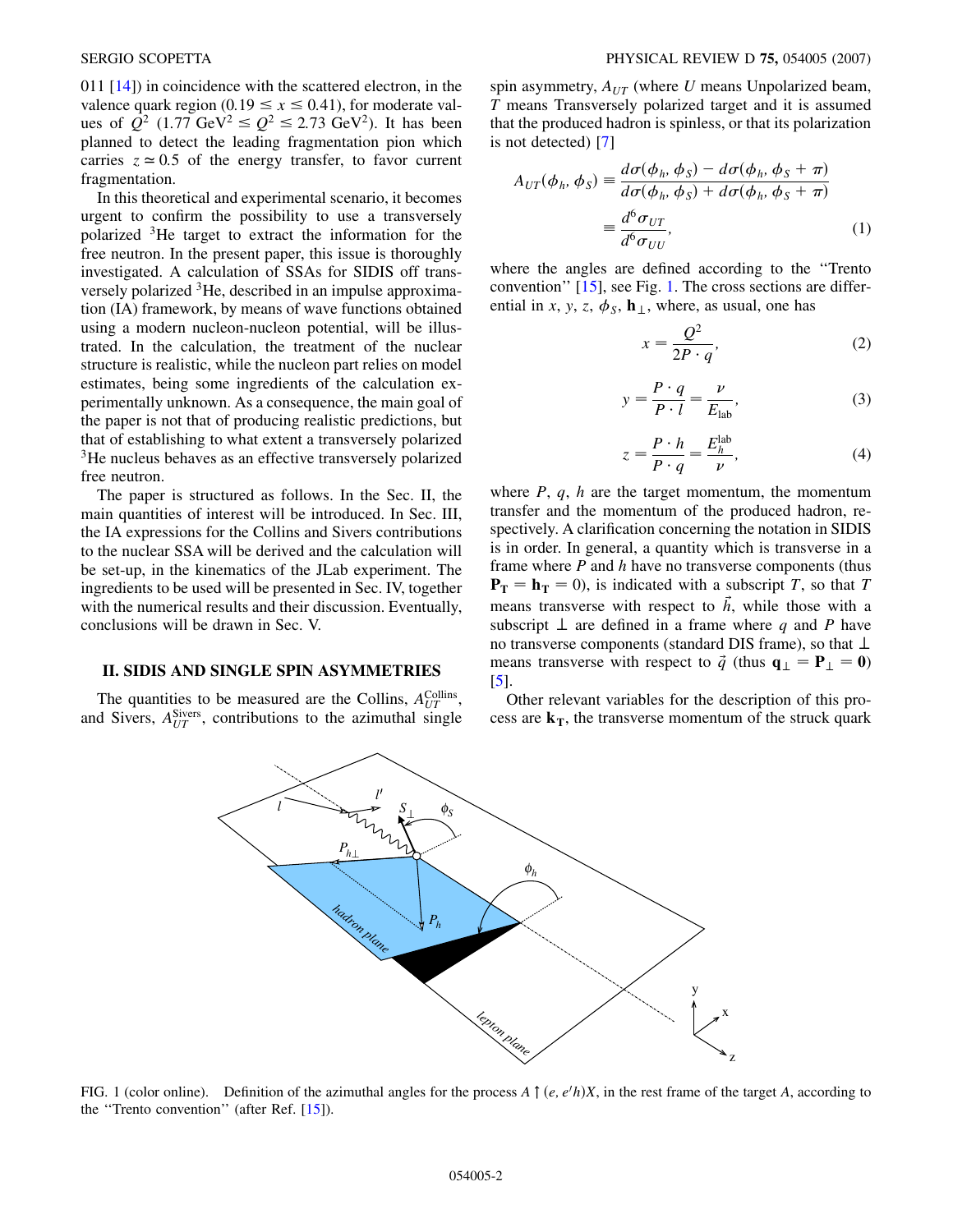NEUTRON SINGLE SPIN ASYMMETRIES FROM SEMI- ... PHYSICAL REVIEW D **75,** 054005 (2007)

before the interaction, and  $\kappa_{\rm T}$ , the transverse momentum of the struck quark after the interaction. It is found that  $q_T =$  $-\mathbf{h}_{\perp}/z + O(1/Q^2)$ .

<span id="page-2-1"></span>The Collins and Sivers asymmetries, according to the Trento convention [[15](#page-9-13)], are defined in terms of the experimental cross sections

$$
A_{UT}^{\text{Collins}} = \frac{\int d\phi_S d\phi_h \sin(\phi_h + \phi_s) d^6 \sigma_{UT}}{\int d\phi_S d\phi_h d^6 \sigma_{UU}},
$$
 (5)

$$
A_{UT}^{\text{Sivers}} = \frac{\int d\phi_S d\phi_h \sin(\phi_h - \phi_S) d^6 \sigma_{UT}}{\int d\phi_S d\phi_h d^6 \sigma_{UU}}.
$$
 (6)

<span id="page-2-0"></span>The cross sections themselves can be written in terms of  $k_T$ -dependent distribution and fragmentation functions [[5\]](#page-9-4), so that also the Collins and Sivers asymmetries, Eqs. [\(5\)](#page-2-0) and [\(6\)](#page-2-1), can be written through the same functions. In particular, *A*<sup>Collins</sup> is found to be

<span id="page-2-2"></span>
$$
A_{UT}^{\text{Collins}} = \frac{1 - y}{1 - y + y^2/2} |\mathbf{S_T}| \frac{\sum e_q^2 \int d\phi_S d\phi_h d^2 \kappa_{\mathbf{T}} d^2 \mathbf{k}_{\mathbf{T}} \delta^2 (\mathbf{k}_{\mathbf{T}} + \mathbf{q}_{\mathbf{T}} - \kappa_{\mathbf{T}}) \frac{\hat{\mathbf{h}} \cdot \kappa_{\mathbf{T}}}{\mathbf{M}_{\mathbf{h}}} h_1^q(x, \mathbf{k}_{\mathbf{T}}^2) H_1^{\perp q, h}(z, (z\kappa_{\mathbf{T}})^2)}{\sum e_q^2 \int d\phi_S d\phi_h d^2 \kappa_{\mathbf{T}} d^2 \mathbf{k}_{\mathbf{T}} \delta^2 (\mathbf{k}_{\mathbf{T}} + \mathbf{q}_{\mathbf{T}} - \kappa_{\mathbf{T}}) f_1^q(x, \mathbf{k}_{\mathbf{T}}^2) D_1^{q, h}(z, (z\kappa_{\mathbf{T}})^2)},
$$
(7)

where  $S_T$  is the transverse spin of the target hadron,  $\hat{\mathbf{h}}_{\perp} = \mathbf{h}_{\perp}/|\mathbf{h}_{\perp}|$ ,  $M_h$  is the mass of the produced hadron and two **k**<sub>T</sub>-dependent distributions, the unpolarized one,  $f_1^q(x, \mathbf{k}_T^2)$ , and the transversity distribution,  $h_1^q(x, \mathbf{k}_T^2)$ , appear. The other two ingredients of Eq. ([7\)](#page-2-2) are the  $k_T$ -dependent unpolarized fragmentation function for the production of a scalar hadron,  $D_1^{q,h}(z, (z\kappa_T)^2)$ , and the quantity  $H_1^{Lq,h}(z, (z\kappa_T)^2)$ , the so-called Collins fragmentation function, a T-odd quantity describing the number density of scalar hadrons originating from the fragmentation of a transversely polarized quark [[3](#page-9-2)].

<span id="page-2-3"></span>In the same way,  $A_{UT}^{\text{Sivers}}$  is found to be

$$
A_{UT}^{\text{Sivers}} = |\mathbf{S}_{\mathbf{T}}| \frac{\sum e_q^2 \int d\phi_S d\phi_h d^2 \kappa_{\mathbf{T}} d^2 \mathbf{k}_{\mathbf{T}} \delta^2 (\mathbf{k}_{\mathbf{T}} + \mathbf{q}_{\mathbf{T}} - \kappa_{\mathbf{T}}) \frac{\hat{\mathbf{h}} \cdot \mathbf{k}_{\mathbf{T}}}{M} f_{1T}^{\perp q}(x, \mathbf{k}_{\mathbf{T}}^2) D_1^{q,h}(z, (z\kappa_{\mathbf{T}})^2)}{\sum q^2 q \int d\phi_S d\phi_h d^2 \kappa_{\mathbf{T}} d^2 \mathbf{k}_{\mathbf{T}} \delta^2 (\mathbf{k}_{\mathbf{T}} + \mathbf{q}_{\mathbf{T}} - \kappa_{\mathbf{T}}) f_1^q(x, \mathbf{k}_{\mathbf{T}}^2) D_1^{q,h}(z, (z\kappa_{\mathbf{T}})^2)},
$$
\n(8)

where *M* is the target mass and, with respect to the previous asymmetry, Eq.  $(7)$  $(7)$ , there is a new  $\mathbf{k}_{\text{T}}$ -dependent distribution function,  $f_{1T}^{\perp q}(x, \mathbf{k}_T^2)$ . The latter is a T-odd quantity, the so-called Sivers distribution function, describing the number density of unpolarized quarks in a transversely polarized target [[4](#page-9-3)].

Often, an  $x - z$  factorized structure is assumed for Eqs. [\(7](#page-2-2)) and [\(8\)](#page-2-3), a procedure which is justified if there is a good experimental coverage in  $|\mathbf{h}_{\perp}|$ . In fact, in this case, one can integrate the numerator and the denominator of Eq. [\(1\)](#page-1-1) over  $\mathbf{h}_{\perp} = -z\mathbf{q}_T$ , with proper weights, selecting the Collins and Sivers contributions and getting simplified expressions for the azimuthal asymmetries [[6,](#page-9-14)[7\]](#page-9-5). Because of the peculiar kinematical conditions of the JLab experi-ments [\[13](#page-9-11)[,14\]](#page-9-12), where  $|\mathbf{h}_{\perp}|$  is varying in a narrow range, such a procedure will not be applied here. The general expressions, Eqs. [\(7\)](#page-2-2) and ([8](#page-2-3)), for the Collins and Sivers asymmetries, will be considered in what follows.

#### **III. AN IMPULSE APPROXIMATION APPROACH TO SIDIS OFF TRANSVERSELY POLARIZED 3He**

An Impulse Approximation (IA) approach to perform the first calculation of the Collins and Sivers Asymmetries of 3He will be now described. The idea is that in the SIDIS process a single nucleon is interacting with the hard probe and there are no further interactions with the recoiling nuclear system, neither of the jet originating from the interacting nucleon, nor of the emitted hadron. The other crucial assumption of IA is that the internal structure of the bound nucleon is not different from that of the free one, the nuclear dynamics determining only its momentum and its binding energy distributions.

Now it will be shown that, in this framework, the Collins and Sivers Asymmetries of 3He, for the production of a hadron *h*, *in the kinematics of the JLab experiments*, are given by the following convolution expressions:

<span id="page-2-4"></span>
$$
A_{UT,h}^{\text{Collins,3}He} \simeq \frac{1-y}{1-y+y^2/2} |\mathbf{S_T}| \frac{N^{\text{Collins,3}He}}{D^{\text{3}He}} \tag{9}
$$

<span id="page-2-5"></span>and

$$
A_{UT,h}^{\text{Sivers},^3\text{He}} \simeq |\mathbf{S_T}| \frac{N^{\text{Sivers},^3\text{He}}}{D^{\text{^3\text{He}}}},\tag{10}
$$

where:

$$
N^{\text{Collins,}^3\text{He}} = \sum_{N=n, p} \sum_{q} e_q^2 \int d\phi_S d\phi_h d^2 \kappa_{\text{T}} d^2 \mathbf{k}_{\text{T}}
$$
  
 
$$
\times \delta^2 (\mathbf{k}_{\text{T}} + \mathbf{q}_{\text{T}} - \kappa_{\text{T}}) \frac{\hat{\mathbf{h}} \cdot \kappa_{\text{T}}}{\mathbf{M}_{\text{h}}} H_1^{\perp q, h}(z, (z\kappa_{\text{T}})^2)
$$
  
 
$$
\times \int_x^{M_3/M} \frac{d\alpha}{\alpha} G_{\perp}^{3,N}(\alpha) h_1^{q,N} \left(\frac{x}{\alpha}, \mathbf{k}_{\text{T}}^2\right), \qquad (11)
$$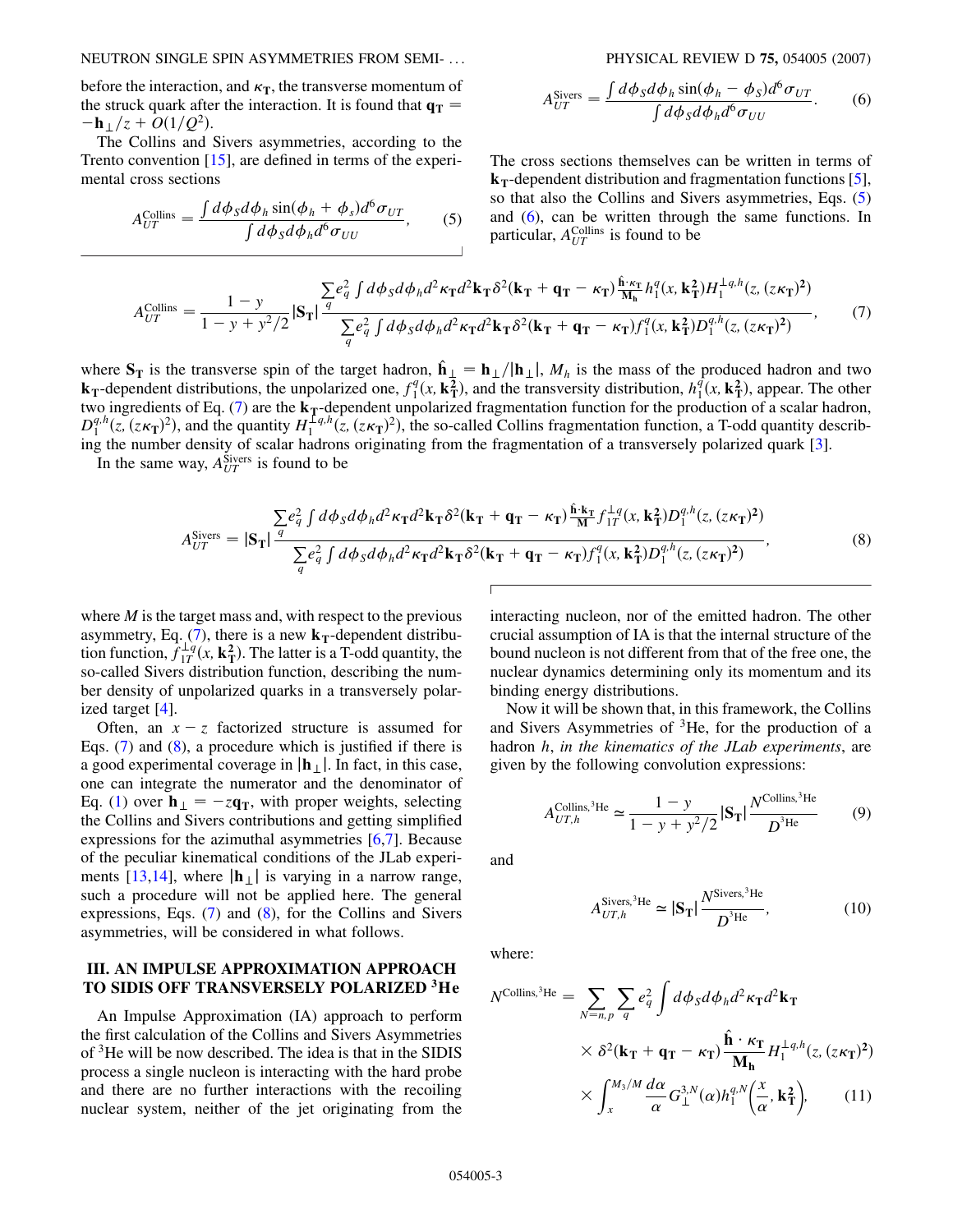$$
D^{3\text{He}} = \sum_{N=n,p} \sum_{q} e_q^2 \int d\phi_S d\phi_h d^2 \kappa_{\text{T}} d^2 \mathbf{k}_{\text{T}}
$$
  
 
$$
\times \delta^2 (\mathbf{k}_{\text{T}} + \mathbf{q}_{\text{T}} - \kappa_{\text{T}}) D_1^{q,h}(z, (z\kappa_{\text{T}})^2)
$$
  
 
$$
\times \int_x^{M_3/M} \frac{d\alpha}{\alpha} F^{3,N}(\alpha) f_1^{q,N} \left(\frac{x}{\alpha}, \mathbf{k}_{\text{T}}^2\right), \tag{12}
$$

and

$$
N^{\text{Sivers,}^3\text{He}} = \sum_{N=n,p} \sum_{q} e_q^2 \int d\phi_S d\phi_h d^2 \kappa_{\text{T}} d^2 \mathbf{k}_{\text{T}}
$$
  
 
$$
\times \delta^2 (\mathbf{k}_{\text{T}} + \mathbf{q}_{\text{T}} - \kappa_{\text{T}}) \frac{\hat{\mathbf{h}} \cdot \mathbf{k}_{\text{T}}}{\mathbf{M}} D_1^{q,h}(z, (z\kappa_{\text{T}})^2)
$$
  
 
$$
\times \int_x^{M_3/M} \frac{d\alpha}{\alpha} G_{\perp}^{3,N}(\alpha) f_{1T}^{\perp q,N} (\frac{x}{\alpha}, \mathbf{k}_{\text{T}}^2). \tag{13}
$$

<span id="page-3-0"></span>Now the quantities appearing in the above equations will be described. First of all, the variable

$$
\alpha = \frac{\sqrt{2}p^+}{M} = \frac{p_0 + p_3}{M} \tag{14}
$$

represents the light-cone plus-momentum component of the nucleon  $N$ , with momentum  $p$ , to which the struck quark belongs, divided by the nucleon mass, *M* [\[16\]](#page-9-15).

The functions  $G_{\perp}^{3,N}(\alpha)$  and  $F^{3,N}(\alpha)$  are the transverse spin-dependent and the spin-independent light-cone momentum distributions of the nucleon  $N$  in <sup>3</sup>He, respectively, defined as

<span id="page-3-6"></span>
$$
G_{\perp}^{3,N}(\alpha) = \int dE \int d\vec{p} \frac{\sqrt{2}p^+}{p_0} P_{\perp}^N(\vec{p}, E) \delta\left(\alpha - \frac{\sqrt{2}p^+}{M}\right),\tag{15}
$$

<span id="page-3-1"></span>and

$$
F^{3,N}(\alpha) = \int dE \int d\vec{p} \frac{\sqrt{2}p^+}{p_0} P^N(\vec{p}, E) \delta\left(\alpha - \frac{\sqrt{2}p^+}{M}\right).
$$
\n(16)

Both these quantities depend on the nuclear structure, being the functions

$$
P_{\perp}^{N}(\vec{p},E) = P_{(1/2)(1/2),(1/2)}^{N}(\vec{p},E) - P_{-(1/2)-(1/2),(1/2)}^{N}(\vec{p},E)
$$
\n(17)

<span id="page-3-4"></span>and

$$
P^N(\vec{p}, E) = P^N_{(1/2)(1/2),(1/2)}(\vec{p}, E) + P^N_{-(1/2)-(1/2),(1/2)}(\vec{p}, E),
$$
\n(18)

defined in terms of the components of the spin-dependent spectral function of the nucleon  $N$  in the <sup>3</sup>He nucleus, firstly defined in [[17](#page-9-16)]

<span id="page-3-5"></span>
$$
P_{\sigma,\sigma',\mathcal{M}_x}^N(\vec{p},E) = \sum_{f_{(A-1)}} \chi \langle \vec{p}, \sigma_x; \psi_{f_{(A-1)}} | \psi_{J\mathcal{M}_x} \rangle
$$
  
 
$$
\times \langle \psi_{J\mathcal{M}_x} | \psi_{f_{(A-1)}}; \vec{p}, \sigma_x' \rangle_N
$$
  
 
$$
\times \delta(E - E_{f_{(A-1)}} + E_A), \tag{19}
$$

where  $|\psi_{JM_x}\rangle$  is the ground state of the target nucleus polarized along the *x* axis,  $|\psi_{f(A-1)}\rangle$  an eigenstate of the  $(A-1)$  nucleon system interacting with the same two-body potential of the target nucleus, and  $|\vec{p}, \sigma_x\rangle_N$  the plane wave state for the nucleon *N* with the spin projection along the *x*-axis equal to  $\sigma_x$ . From Eqs. ([14](#page-3-0))–[\(16\)](#page-3-1) it is clear that, in the extreme nonrelativistic (NR) limit, i.e. with nucleons at rest,  $\alpha = 1$  and no nuclear effects are found. The size of the leading nuclear effects discussed here is of the order  $|\vec{p}|/M$ .

One should notice that, in this framework, the probability of finding a transversely polarized nucleon in a transversely polarized nucleus is the same of that of finding a longitudinally polarized nucleon in a longitudinally polarized nucleus, since the only possible treatment of the nuclear system is NR. It turns out therefore that the transverse and longitudinal spin-dependent light-cone momentum distributions are equal and that the results obtained for the latter can be used also for the first quantity, the one of interest here. In other words, the overlaps  $\int_N \langle \vec{p}, \sigma_x; \psi_{f_{(A-1)}} | \psi_{J\mathcal{M}_x} \rangle$  and  $\int_N \langle \vec{p}, \sigma_z; \psi_{f_{(A-1)}} | \psi_{J\mathcal{M}_z} \rangle$  turn out to be equal in a NR framework (for the identity of the helicity and transversity distributions in a NR framework see, e.g., Ref. [\[18](#page-9-17)[,19\]](#page-9-18)).

The main lines of the formal derivation of Eqs. [\(9](#page-2-4)) and [\(10\)](#page-2-5) will be now discussed. It is a generalization of the standard procedure for obtaining the nuclear parton distributions of 3He in DIS. In particular, the derivation of the expression in the numerator of Eqs. [\(9\)](#page-2-4) and [\(10\)](#page-2-5) generalizes the one of the  ${}^{3}$ He helicity distribution, to be found in  $[12,20,21]$  $[12,20,21]$  $[12,20,21]$  $[12,20,21]$ , while that of the denominator generalizes the I.A. derivation of the 3He unpolarized parton distribution, which can be found, e.g., in Ref. [\[22\]](#page-9-21). With respect to the cited papers, the difference here is the presence of the fragmentation functions and of the  $k_T$ -dependence in the distribution functions in the SIDIS cross-sections. Let us start from the general expressions Eqs. [\(7\)](#page-2-2) and [\(8\)](#page-2-3). In order to evaluate them for a generic target *A*, one has to estimate therefore three  $\mathbf{k}_{\text{T}}$ -dependent parton distributions,  $f_1^{q,A}$ ,  $h_1^{q,A}$ ,  $f_{1T}^{\perp q,A}$ , and two **k**<sub>T</sub>-dependent fragmentation functions,  $D_1^{q,A,h}, H_1^{\perp q,A,h}$ . Let us discuss how to obtain the nuclear effects in I.A. for one of the  $k_T$ -dependent parton distributions and one of the  $\mathbf{k}_{\text{T}}$ -dependent fragmentation functions.

As an example, let us consider the parton distribution  $f_1^{q, A}$ , whose definition reads (see, e.g., [\[1](#page-9-0)])

<span id="page-3-2"></span>
$$
f_1^{q,A}(x, \mathbf{k}_\mathbf{T}^2) = \int \frac{d\xi^- d\xi_\mathbf{T}}{2(2\pi)^3} e^{i(xP^+ \xi^- - \mathbf{k}_\mathbf{T} \cdot \xi_\mathbf{T})}
$$
  
 
$$
\times \langle P | \bar{\Psi}(0, 0, 0) \gamma^+ \Psi(0, \xi^-, \xi_\mathbf{T}) | P \rangle, \qquad (20)
$$

<span id="page-3-3"></span>where the light-cone target states  $|P\rangle$  are normalized according to

$$
\langle P'|P\rangle = (2\pi)^3 2P^+ \delta (P'^+ - P^+) \delta^2 (\vec{P}_\perp - \vec{P}'_\perp). \tag{21}
$$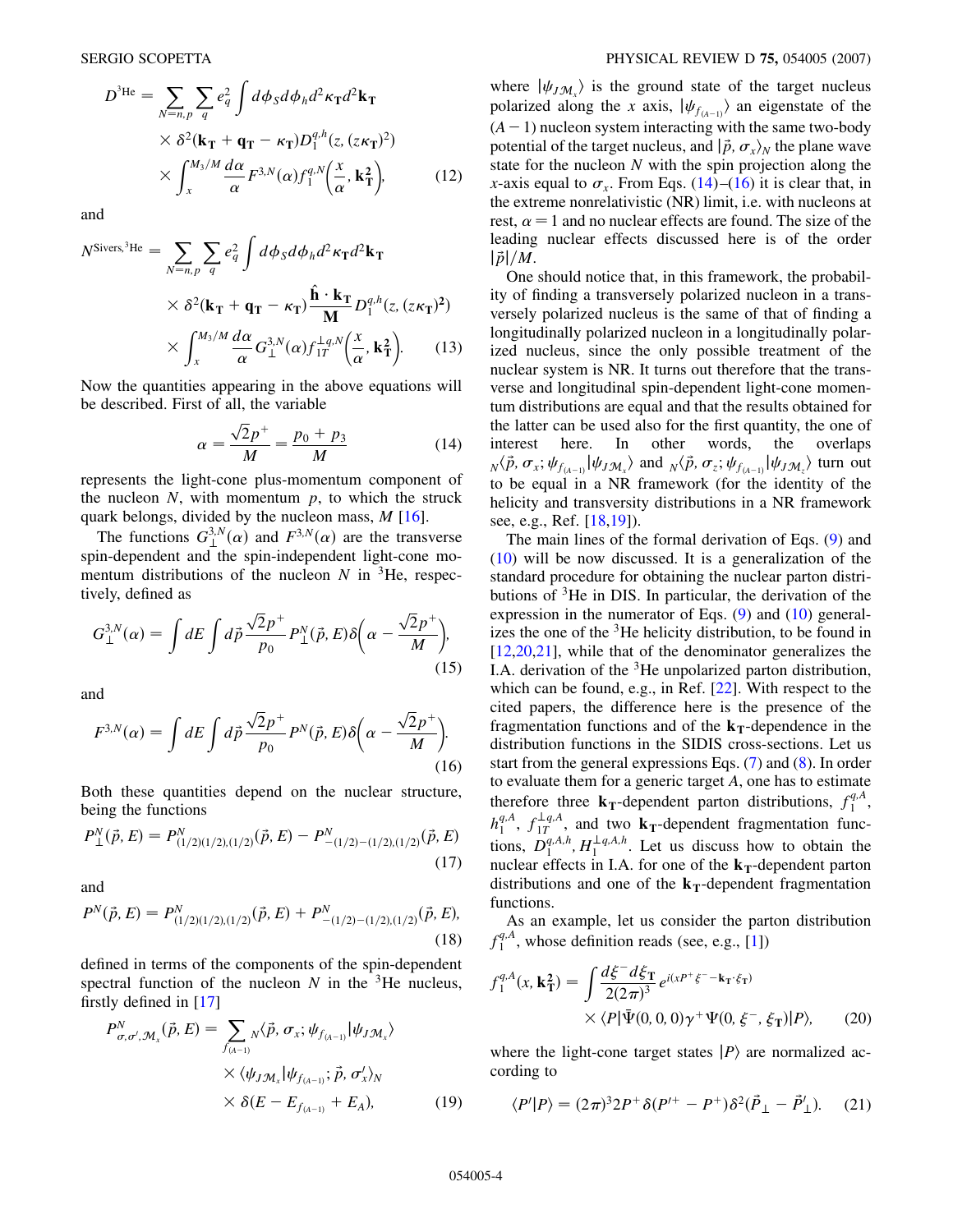By substituting in Eq.  $(20)$  the standard expansion of the quark field  $\Psi$ , writing for simplicity the quark degrees of freedom only, one gets

<span id="page-4-2"></span>
$$
f_1^{q,A}(x, \mathbf{k}_T^2) = \int \frac{d\xi^- d\xi_T}{2(2\pi)^3} e^{i(xP^+\xi^- - \mathbf{k}_T \cdot \xi_T)} \int \frac{dk'^+ \mathbf{dk}'_T}{2k'^+(2\pi)^3}
$$
  
 
$$
\times \langle P | \hat{O} e^{-i(k'^+\xi^- - \mathbf{k}'_T \cdot \xi_T)} | P \rangle
$$
  

$$
= \frac{1}{2P^+} \int \frac{dk'^+ \mathbf{dk}'_T}{2k'^+(2\pi)^3} \langle P | \hat{O} | P \rangle \delta \left( x - \frac{k'^+}{P^+} \right)
$$
  

$$
\times \delta^2(\mathbf{k}'_T - \mathbf{k}_T)
$$
 (22)

where  $\hat{O}$  is the quark operator

$$
\hat{O} = \sum_{r} \bar{u}_r(k^{r+}, \mathbf{k}_T') b_r^{\dagger} (k^{r+}, \mathbf{k}_T') \gamma^+ b_r(k^{r+}, \mathbf{k}_T') u_r(k^{r+}, \mathbf{k}_T')
$$
\n(23)

and the creation and annihilation operators,  $b^{\dagger}(k)$  and  $b(k)$ , obey the commutation relation

$$
\{b(k'), b^{\dagger}(k)\} = (2\pi)^3 2k^+ \delta(k'^+ - k^+) \delta^2(\mathbf{k_T} - \mathbf{k_T'}).
$$
\n(24)

<span id="page-4-0"></span>Let us think now to a nuclear target with *A* nucleons. Following a standard procedure, in the above equation two complete sets of states, corresponding to the interacting nucleon in an IA scenario and to the recoiling nuclear system, are properly inserted to the left and right-hand sides of the quark operator

$$
f_1^{q,A}(x, \mathbf{k}_T^2) = \frac{1}{2P^+} \int \frac{dk'^+ \mathbf{dk}'_T}{2k'^+(2\pi)^3} \langle P | \sum_{\vec{P}'_R, S'_R, \vec{p}', s'} \{ | \vec{P}'_R S'_R \rangle | \vec{p}'s' \rangle \} \times \langle \langle \vec{P}'_R S'_R | \langle \vec{p}'s' | \} \hat{O} \sum_{\vec{P}_R, S_R, \vec{p}, s} \{ | \vec{P}_R S_R \rangle | \vec{p}s \rangle \} \times \langle \langle \vec{P}_R S_R | \langle \vec{p}s | \} | P \rangle \delta \left( x - \frac{k'^+}{P^+} \right) \delta^2 (\mathbf{k}'_T - \mathbf{k}_T).
$$
\n(25)

Since later the nuclear matrix elements have to be evaluated by means of NR wave functions, the inserted states are normalized in a NR manner

$$
\langle \vec{P}' | \vec{P} \rangle = (2\pi)^3 \delta^3 (\vec{P}' - \vec{P}), \tag{26}
$$

so that one has  $|P\rangle = \sqrt{2P_0} |\vec{P}\rangle$  (cf. Equation ([21](#page-3-3)))[\[23\]](#page-9-22). Because of this normalization and since, using IA and translational invariance,

$$
\begin{aligned} \{\langle \vec{P}_R S_R | \langle \vec{p}_S | \rangle | \vec{P} S \rangle &= \langle \vec{P}_R S_R, \vec{p}_S | \vec{P} S \rangle (2\pi)^3 \\ &\times \delta^3 (\vec{P} - \vec{P}_R - \vec{p}) \delta_{S, S_R s}, \end{aligned} \tag{27}
$$

Equation  $(25)$  can be rewritten as

<span id="page-4-1"></span>
$$
f_1^{q, A}(x, \mathbf{k}_T^2) = \frac{P_0}{P^+} \int d\vec{p} \sum_{S_R, s} \langle \vec{P} | \vec{P}_R S_R, \vec{p}_S \rangle \langle \vec{P}_R S_R, \vec{p}_S | \vec{P} \rangle \frac{1}{2p_0}
$$

$$
\times \int \frac{dk'^+ \mathbf{dk}_T'}{2k'^+ (2\pi)^3} \langle p_S | \hat{O} | p_S \rangle
$$

$$
\times \delta \left( x - \frac{k'^+}{P^+} \right) \delta^2 (\mathbf{k}_T' - \mathbf{k}_T). \tag{28}
$$

In the nuclear rest frame (RF), where  $M_A = P_0 = \sqrt{2}P^+$ , introducing the Bjorken variable  $x_B = \frac{Q^2}{2M\nu} = \frac{M_A}{M}x$ , and using the definition of  $\alpha$ , Eq. ([14](#page-3-0)), one of the  $\delta$  functions in the above equation can be written:

$$
\delta\left(x - \frac{k'^{+}}{P^{+}}\right) = \frac{1}{\alpha} \delta\left(\frac{x}{\alpha} - \frac{k'^{+}}{\alpha P^{+}}\right) = \frac{1}{\alpha} \frac{M_A}{M} \delta\left(\frac{x_B}{\alpha} - \frac{k'^{+}}{P^{+}}\right),\tag{29}
$$

so that Eq. ([28](#page-4-1)), using the definition of the unpolarized nuclear spectral function, Eq. [\(18](#page-3-4)), and the expression of  $f_1^{q, A}(x, \mathbf{k}_T^2)$  for a generic *A* target, Eq. [\(22\)](#page-4-2), becomes

<span id="page-4-3"></span>
$$
f_1^{q,A}(x, \mathbf{k}_T^2) = \frac{M_A}{M} \sum_N \int dE \int d\vec{p} P^N(\vec{p}, E) \frac{\sqrt{2}p^+}{p_0}
$$

$$
\times \frac{1}{\alpha} f_1^{q,N} \left(\frac{x_B}{\alpha}, \mathbf{k}_T^2\right).
$$
(30)

Equation  $(30)$  $(30)$  gives the  $k_T$ -dependent nuclear parton distribution in a convolutionlike form, in terms of the nuclear spectral function and of the  $\mathbf{k}_{\text{T}}$ -dependent parton distribution for the internal, moving nucleon *N*. Similar expressions can be obtained for the other two nuclear **k**<sub>T</sub>-dependent parton distributions,  $h_1^{q,A}$  and  $f_{1T}^{\perp q,A}$ , appearing in Eqs.  $(7)$  and  $(8)$  $(8)$  $(8)$ .

Concerning the nuclear effects on the fragmentation functions, let us consider the standard unpolarized **k**<sub>1</sub>-dependent one,  $D_1^{q,A,h}(z, (z\kappa_T)^2)$ . Since the hadron *h* is produced by the fragmentation of a quark belonging to a nucleon with four-momentum *p* in the nuclear medium, in an IA scenario, where the nucleon structure is not modified by the nuclear medium,  $D_1^{q,A,h}$  is given by the corresponding quantity for the nucleon, with  $z = \frac{p \cdot h}{p \cdot q}$ , i.e.

<span id="page-4-4"></span>
$$
D_1^{q,A,h}(z, z^2 \kappa_{\mathbf{T}}^2) = D_1^{q,N,h} \left(\frac{p \cdot h}{p \cdot q}, \left(\frac{p \cdot h}{p \cdot q}\right)^2 \kappa_{\mathbf{T}}^2\right).
$$
 (31)

A similar expression can be obtained for the other nuclear **k**<sub>T</sub>-dependent fragmentation function,  $H_1^{\perp q, A, h}$ , appearing in Eq. ([7](#page-2-2)).

<span id="page-4-5"></span>Because of the general structure of Eqs.  $(30)$  $(30)$  and  $(31)$ , it is therefore possible to write the final formulas for the Sivers and Collins contributions to the single spin asymmetry of <sup>3</sup>He, in I.A., in the nuclear R.F.

$$
A_{UT}^{\text{Collins}} = \frac{1 - y}{1 - y + y^2/2} |\mathbf{S_T}| \frac{N^{\text{Collins}}}{D},\tag{32}
$$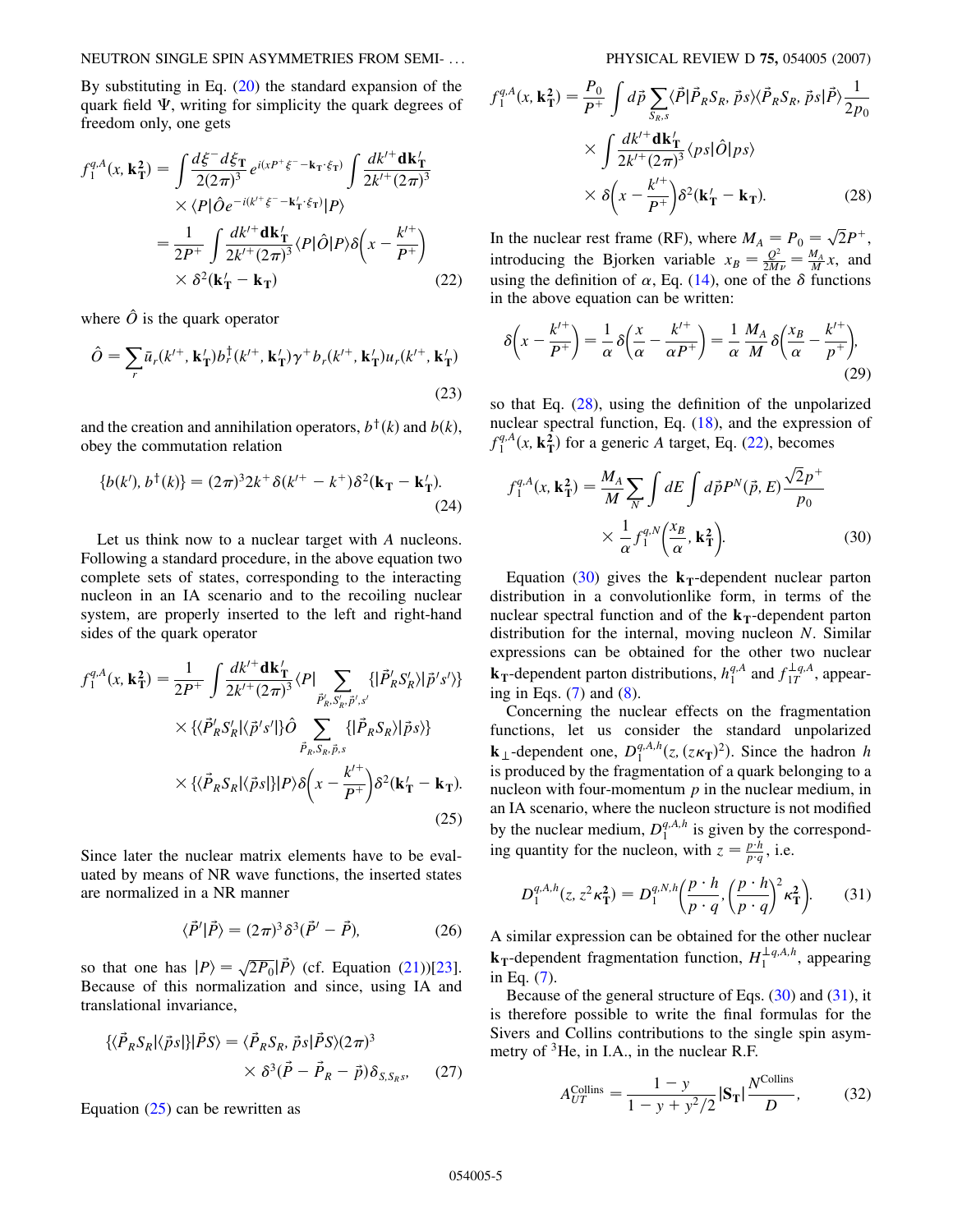$$
A_{UT}^{\text{Sivers}} = |\mathbf{S}_{\mathrm{T}}| \frac{N^{\text{Sivers}}}{D}, \tag{33}
$$

<span id="page-5-2"></span>with

$$
N^{\text{Collins}} = \sum_{N} \int dE \int d\vec{p} \int d\alpha \delta \left( \alpha - \frac{\sqrt{2}p^{+}}{M} \right) P_{\perp}^{N}(\vec{p}, E)
$$
  
 
$$
\times \frac{\sqrt{2}p^{+}}{p_{0}} \frac{1}{\alpha} \sum_{q} e_{q}^{2} \int d^{2} \kappa_{\mathbf{T}} d^{2} \mathbf{k}_{\mathbf{T}} \delta^{2}(\mathbf{k}_{\mathbf{T}} + \mathbf{q}_{\mathbf{T}} - \kappa_{\mathbf{T}})
$$
  
 
$$
\times \frac{\hat{\mathbf{h}} \cdot \kappa_{\mathbf{T}}}{\mathbf{M}_{\mathbf{h}}} h_{1}^{q, N} \left( \frac{x_{B}}{\alpha}, \mathbf{k}_{\mathbf{T}}^{2} \right) H_{1}^{\perp q, N, h} \left( \frac{p \cdot h}{p \cdot q}, \left( \frac{p \cdot h}{p \cdot q} \right)^{2} \kappa_{\mathbf{T}}^{2} \right), \tag{34}
$$

<span id="page-5-1"></span>
$$
D = \sum_{N} \int dE \int d\vec{p} \int d\alpha \delta \left( \alpha - \frac{\sqrt{2}p^{+}}{M} \right) P^{N}(\vec{p}, E) \frac{\sqrt{2}p^{+}}{p_{0}}
$$
  
 
$$
\times \frac{1}{\alpha} \sum_{q} e_{q}^{2} \int d^{2} \kappa_{\mathbf{T}} d^{2} \mathbf{k}_{\mathbf{T}} \delta^{2} (\mathbf{k}_{\mathbf{T}} + \mathbf{q}_{\mathbf{T}} - \kappa_{\mathbf{T}})
$$
  
 
$$
\times f_{1}^{q, N} \left( \frac{x_{B}}{\alpha}, \mathbf{k}_{\mathbf{T}}^{2} \right) D_{1}^{q, N, h} \left( \frac{p \cdot h}{p \cdot q}, \left( \frac{p \cdot h}{p \cdot q} \right)^{2} \kappa_{\mathbf{T}}^{2} \right), \tag{35}
$$

$$
N^{\text{Sivers}} = \sum_{N} \int dE \int d\vec{p} \int d\alpha \delta \left( \alpha - \frac{\sqrt{2}p^{+}}{M} \right) P_{\perp}^{N}(\vec{p}, E)
$$
  
 
$$
\times \frac{\sqrt{2}p^{+}}{p_{0}} \frac{1}{\alpha} \sum_{q} e_{q}^{2} \int d^{2} \kappa_{\text{T}} d^{2} \mathbf{k}_{\text{T}} \delta^{2} (\mathbf{k}_{\text{T}} + \mathbf{q}_{\text{T}} - \kappa_{\text{T}})
$$
  
 
$$
\times \frac{\hat{\mathbf{h}} \cdot \mathbf{k}_{\text{T}}}{M} f_{1T}^{\perp q, N} \left( \frac{x_{B}}{\alpha}, \mathbf{k}_{\text{T}}^{2} \right) D_{1}^{q, N, h} \left( \frac{p \cdot h}{p \cdot q}, \left( \frac{p \cdot h}{p \cdot q} \right)^{2} \kappa_{\text{T}}^{2} \right). \tag{36}
$$

<span id="page-5-0"></span>I note in passing that the term  $\sqrt{2}p^+$  $\frac{2p}{p_0}$ , appearing in Eqs.  $(34)$  $(34)$ – $(36)$ , is the so-called flux-factor  $[24,25]$  $[24,25]$  $[24,25]$ , clearly emerging when one goes from field theoretical definitions in light-cone quantization to a NR framework, in order to use the available NR nuclear wave functions.

Equations  $(34)$ – $(36)$  $(36)$  $(36)$  show that the Fermi motion and binding effects predicted by I.A. affect the longitudinal momentum in the parton distribution of the bound nucleon, and the longitudinal and transverse momentum in the fragmentation function of a struck quark belonging to a bound nucleon. The evaluation of Eqs.  $(32)$  and  $(33)$  $(33)$  $(33)$  is therefore rather involved and the extraction of the quantities of interest from experimental data looks quite cumbersome. Nevertheless, in the kinematics of the JLab experiments E-06-010 and E-06-011, everything becomes simpler. As a matter of facts, the chosen kinematics helps in two different ways. First of all, to favor pions from current fragmentation, the variable *z* has been chosen to be around the value of 0.5, which means that, in the kinematics of the proposed experiment, only ultrarelativistic pions with an energy  $E_h \approx p_h \approx 2.4$  GeV are detected. Secondly, the pions are detected in a narrow cone around the direction of the momentum transfer  $\vec{q}$ . The maximum value of  $\theta_{hq}$ , the angle between the directions of the virtual photon and of the emitted pion is around 12° [\[13\]](#page-9-11). Therefore, also the angle between  $\vec{p}$  and  $\vec{q}$ ,  $\theta_{pq}$ , and the one between  $\vec{p}$  and  $\vec{h}$ ,  $\theta_{ph}$ , are very similar. This makes possible to observe that, in DIS kinematics ( $\nu \approx |\vec{q}|$ )

<span id="page-5-3"></span>
$$
\frac{p \cdot h}{p \cdot q} \simeq \frac{E_h(p_0 - p \cos \theta_{ph})}{\nu(p_0 - p \cos \theta_{pq})}
$$
\n
$$
= \frac{E_h}{\nu} \Biggl\{ 1 - \frac{p}{p_0} (\cos \theta_{ph} - \cos \theta_{pq}) + O\Biggl[ \Bigl(\frac{p}{p_0}\Bigr)^2 \Bigr] \Biggr\}
$$
\n
$$
= \frac{E_h}{\nu} \Biggl\{ 1 - \frac{p}{p_0} \sin \Bigl(\frac{\theta_{ph} + \theta_{pq}}{2}\Bigr) \sin \Bigl(\frac{\theta_{pq} - \theta_{ph}}{2}\Bigr)
$$
\n
$$
+ O\Biggl[ \Bigl(\frac{p}{p_0}\Bigr)^2 \Bigr] \Biggr\}
$$
\n
$$
\simeq \frac{E_h}{\nu} = z,
$$
\n(37)

the last identity holding due to the little difference between  $\theta_{pq}$  and  $\theta_{ph}$ . As a matter of facts, the leading nuclear effects discussed here, affecting the nuclear parton distributions, are of the order  $O(\frac{p}{p_0})$ , and therefore the *p*-dependence in the argument of the fragmentation functions, given by  $p/p_0$  multiplied by a vanishing coefficient, yields subleading effects which can be disregarded.

Eventually, inserting Eq.  $(37)$  $(37)$  $(37)$  in Eqs.  $(34)$  $(34)$  $(34)$ – $(36)$  $(36)$ , Eqs.  $(32)$  and  $(33)$  reduce to Eqs.  $(9)$  and  $(10)$ , which are therefore the expressions to be evaluated in the kinematics of the JLab experiments.

Applying the proposed formalism, the SSAs for  ${}^{3}$ He can be estimated by calculating Eqs.  $(9)$  $(9)$  $(9)$  and  $(10)$ , i.e. by modelling the functions  $G_{\perp}^{3,N}(\alpha)$  and  $F^{3,N}(\alpha)$ , dependent on the nuclear structure, and the five functions  $f_1^{q,N}$ ,  $h_1^{q,N}$ ,  $f_{1T}^{\perp q,N}$ ,  $D_1^{q,h}$ ,  $H_1^{\perp q,h}$ , depending on the nucleon structure. The nuclear part can be properly treated by using a realistic nuclear polarized spectral function, Eq. [\(19\)](#page-3-5), describing the Fermi motion and binding effects, which allows one to evaluate the light-cone momentum distributions,  $G_{\perp}^{3,N}(\alpha)$ and  $F^{3,N}(\alpha)$ , according to Eqs. ([15](#page-3-6))–[\(18\)](#page-3-4). The nucleon part can be evaluated by using fits of experimental data, whenever they are available, or results of model calculations. The ingredients used in the present analysis will be discussed in the next section.

Now the main issue of extracting the neutron information from the nuclear asymmetries will be addressed. To this aim, in  $[13,14]$  $[13,14]$  $[13,14]$  $[13,14]$  $[13,14]$ , it has been proposed to use a method, the one suggested and justified, for the first time for DIS processes, in [[12\]](#page-9-10). In that paper, it was shown that in polarized DIS nuclear effects described by IA, i.e., Fermi motion and binding effects, are safely taken care of by considering the nucleons with an *effective polarization*, safely predictable with realistic nuclear wave functions [\[11\]](#page-9-9). In the present case, the idea leads to approximate the experimental asymmetry for  ${}^{3}$ He,  $A_{3}^{exp}$ , by the follow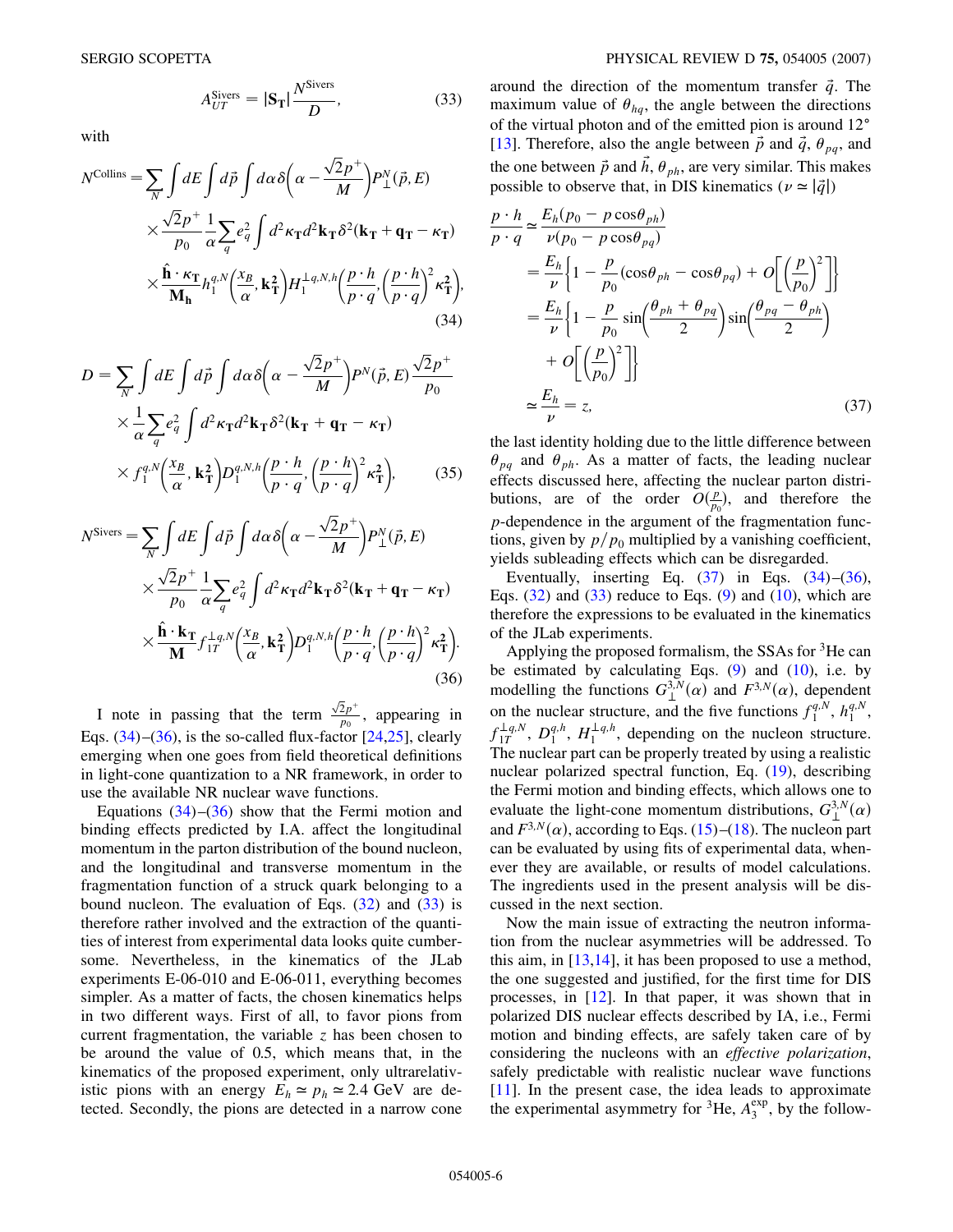<span id="page-6-0"></span>ing expression:

$$
A_3^{\exp,i} \simeq 2f_p p_p A_{\vec{p}}^i + f_n p_n A_{\vec{n}}^i,\tag{38}
$$

where  $f_{p(n)}$  is the proton (neutron) "dilution factor", the index *i* means Collins or Sivers,  $A^i_{\vec{p}(\vec{n})}$  is the proton (neutron) asymmetry and the effective nucleon polarizations are

<span id="page-6-3"></span>
$$
p_p = \int dE \int d\vec{p} P_{\perp}^p(\vec{p}E) = -0.028 \pm 0.004, \quad (39)
$$

$$
p_n = \int dE \int d\vec{p} P_{\perp}^n(\vec{p}E) = 0.86 \pm 0.02, \qquad (40)
$$

<span id="page-6-2"></span>as obtained by averaging many few-body calculations, available at the time of publication of Refs. [[11,](#page-9-9)[26](#page-9-25)]. One should notice that, were polarized  ${}^{3}$ He a perfect effective neutron target with all the nucleons in *S* wave, one would find  $p_n = 1$  and  $p_p = 0$ .

<span id="page-6-4"></span>Eventually, the dilution factors are

$$
f_{p(n)}(x,z) = \frac{\sum_{q} e_q^2 f_1^{q,p(n)}(x) D_1^{q,h}(z)}{\sum_{N=p,n} \sum_{q} e_q^2 f_1^{q,N}(x) D_1^{q,h}(z)}.
$$
(41)

While the approximation Eq.  $(38)$  $(38)$  $(38)$ , theoretically proposed and justified in [\[12\]](#page-9-10), has been widely used in the treatment of DIS data, the possibility of using it also in SIDIS deserves a careful analysis, which will be performed in the next section. Since now it is worth to stress that, if Eq. [\(38\)](#page-6-0) were a good approximation of reality, it would be possible to use it to extract the neutron Asymmetry according to the following formula, suggested in [[12](#page-9-10)]:

$$
A_n^i \simeq \frac{1}{p_n f_n} (A_3^{\exp,i} - 2p_p f_p A_p^{\exp,i}).
$$
 (42)

<span id="page-6-1"></span>If one uses in Eq.  $(42)$  $(42)$  a realistic calculation to simulate the experimental data  $A_3^{\exp i}$ , and the model used for the proton in the calculation to simulate the experimental data for  $A_p^{\exp i}$ , if nuclear effects were safely taken care of by Eq. [\(38\)](#page-6-0), one should be able to extract, according to Eq. [\(42\)](#page-6-1), the neutron asymmetry used as an input for the calculation. In the same way, the neutron information would be obtained safely from nuclear and proton data using Eq. [\(42\)](#page-6-1), if the main nuclear structure effects were properly described by Eq. ([38](#page-6-0)).

#### **IV. RESULTS AND DISCUSSION**

As stated in the previous section, in order to calculate the SSAs of  ${}^{3}$ He, Eqs. ([9](#page-2-4)) and [\(10\)](#page-2-5), one nuclear structure ingredient, the polarized spectral function, Eq. [\(19\)](#page-3-5), providing the light-cone momentum distributions  $G_{\perp}^{3,N}(\alpha)$  and  $F^{3,N}(\alpha)$ , and five nucleon structure ingredients, the functions  $f_1^{q,N}, h_1^{q,N}, f_{1T}^{\perp q,N}, D_1^{q,h}, H_1^{\perp q,h}$ , have to be modeled.

In the following, the quantities used in the calculation are presented and discussed.

Concerning the nuclear part, the spin-dependent polarized spectral function, Eq. ([19](#page-3-5)), corresponding to the Argonne V18 interaction (AV18, [\[27\]](#page-9-26)), has been evaluated. This has been done along the line of Ref. [\[28](#page-9-27)], using the overlaps calculated in [[29](#page-9-28)] by means of a wave function obtained by the method of Ref. [[30](#page-9-29)]. The procedure gives, for the proton and the neutron in  ${}^{3}$ He, the effective polarizations  $p_p = -0.024$  and  $p_n = 0.878$ , respectively, in agreement with the analysis of Ref.  $[11]$  $[11]$  $[11]$ , Eqs.  $(39)$  $(39)$  $(39)$  and [\(40\)](#page-6-3), and only slightly different from the predictions of the AV14 interaction ( $p_p = -0.026$ ,  $p_n = 0.873$  [\[28\]](#page-9-27)), as expected.

Concerning the nucleon, to perform the calculation, the following five ingredients have been used:

(1) for the unpolarized  $\mathbf{k}_T$ -dependent parton distribution,  $f_1^{q,N}(x, \mathbf{k}_T^2)$ , use has been made of the usual Gaussian factorization:

$$
f_1^{q,N}(x, \mathbf{k}_T^2) = f_1^{q,N}(x)G(\mathbf{k}_T^2),\tag{43}
$$

with [[31](#page-9-30)]

$$
G(\mathbf{k}_{\mathrm{T}}^2) = \frac{1}{\pi \langle \mathbf{k}_{\mathrm{T}}^2 \rangle} e^{-\mathbf{k}_{\mathrm{T}}^2 / \langle \mathbf{k}_{\mathrm{T}}^2 \rangle},\tag{44}
$$

where  $\langle \mathbf{k}_T^2 \rangle = 0.25 \text{ GeV}^2$ , and for the standard parton distribution  $f_1^{q,N}(x)$  use has been made of the parameterization of Ref. [[32\]](#page-9-31);

- (2) for the transversity distribution,  $h_1^{q,N}$ , still experimentally poorly known, use has been made of the same Gaussian factorization above, with the ansatz  $h_1^q(x) = g_1^q(x)$ , i.e., the transversity distribution has been taken to be equal to the standard helicity distribution. This gives certainly the correct order of magnitude. In particular, the parameterization of Ref. [\[33\]](#page-9-32) has been used;
- (3) for the Sivers function,  $f_{1T}^{\perp q}(x, \mathbf{k}_T^2)$  in Eq. [\(10\)](#page-2-5), use has been made of a fit of the few available data, proposed in Ref. [[31](#page-9-30)];
- (4) for the unpolarized fragmentation function  $D_1^{q,h}(z, (z\kappa_T)^2)$ , different models are used for evaluating the Sivers and Collins Asymmetries. For evaluating the Sivers one, use has been made of the Gaussian factorization:

$$
D_1^{q,h}(z, (z\kappa_{\mathbf{T}})^2) = D_1^q(z)G[(z\kappa_{\mathbf{T}})^2], \qquad (45)
$$

with [[31](#page-9-30)]

$$
G(\mathbf{p}_{\mathbf{T}}^2) = \frac{1}{\pi \langle \mathbf{p}_{\mathbf{T}}^2 \rangle} e^{-\mathbf{p}_{\mathbf{T}}^2 / \langle \mathbf{p}_{\mathbf{T}}^2 \rangle},\tag{46}
$$

where  $\langle \mathbf{p}_T^2 \rangle = 0.2 \text{ GeV}^2$ , and using for the standard fragmentation function  $D_1^q(z)$  the parameterization in Ref. [[34](#page-9-33)]. For evaluating the Collins Asymmetry, use has been made of the model calculation of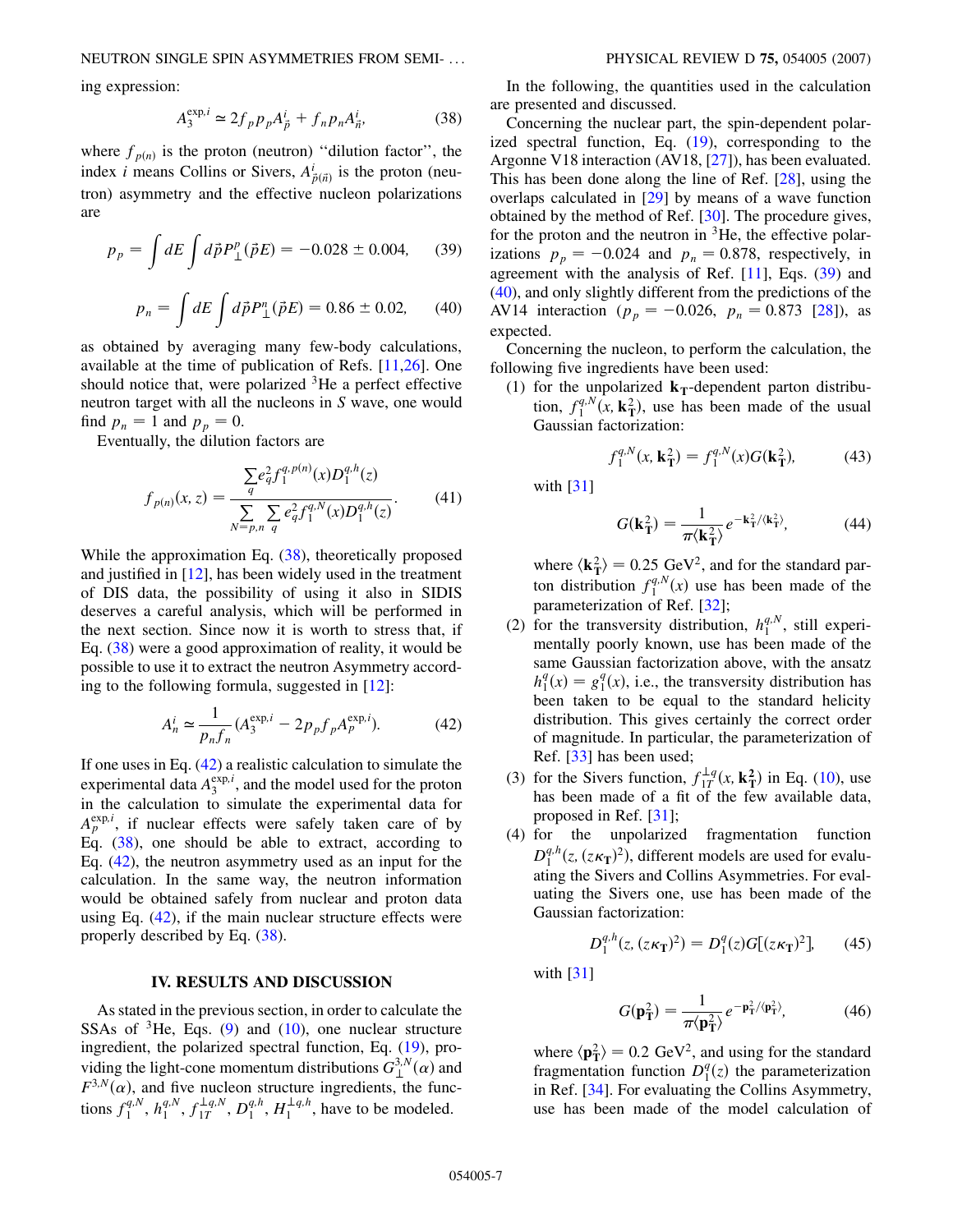$D_1^{q,h}(z, (z\kappa_T)^2)$  discussed in Ref. [\[35\]](#page-9-34), in particular, the one performed considering pseudoscalar pionquark coupling, Eq. (6) of that paper. The latter choice has been done for consistency reasons, since the same scenario has been used to model the Collins fragmentation function in evaluating the Collins Asymmetry, as explained in the following point;

(5) for the basically unknown Collins fragmentation function,  $H_1^{\perp q}(z, (z\kappa_T)^2)$ , appearing in Eq. [\(9](#page-2-4)), use has been made of the model calculation of Ref. [[35\]](#page-9-34), in particular, of the contribution arising from pion loops, considering pseudoscalar pion-quark coupling, Eqs.  $(8)$ – $(12)$  of that paper.

To fix the ideas, results will be shown for the production of  $\pi^-$ , although everything can be immediately extended to  $\pi^+$  production.

The results for the SSAs of  $3$ He are not very illuminating by themselves, being the calculation strongly dependent on the models used as an input for the nucleon transverse spin structure, i.e. on the models chosen for the basically unknown  $h_1$  distribution, Sivers distribution and Collins fragmentation function. In presenting the results, it is better therefore to emphasize the relevance of nuclear effects in the extraction of the neutron information. A convenient scheme to illustrate them is the following. One could assume that the full calculation, i.e. the evaluation of Eqs. [\(9](#page-2-4)) and [\(10\)](#page-2-5), using the ingredients listed above, represents a set of experimental data. The neutron information is then extracted from them by using different models of the  $3$ He spin structure. The obtained result is then compared to the neutron SSA used as an input in the calculation. The closer the obtained curves are, the better the proposed extraction procedure works. This would allow to proper take into account Fermi motion and binding effects in obtaining the neutron information, without performing difficult deconvolutions of the Eqs.  $(9)$  $(9)$  $(9)$  and  $(10)$  $(10)$ , once the data are available. Of course this procedure does not take into account effects beyond Fermi motion and binding, i.e. beyond IA. This scheme is used to present the results in Figs. [2](#page-7-0) and [3.](#page-8-0) The free neutron asymmetry used as a model in the calculation, given by a full line, is compared with two curves. One is the quantity

$$
\bar{A}^i_n \simeq \frac{1}{f_n} A_3^{\exp,i},\tag{47}
$$

<span id="page-7-1"></span>where  $A_3^{\exp,i}$  is the result of the full calculation, simulating data, and  $f_n$  is the neutron dilution factor, Eq. [\(41\)](#page-6-4). Equation [\(47\)](#page-7-1) is the relation one would expect to hold between the  ${}^{3}$ He and the neutron SSAs if there were no nuclear effects, i.e. <sup>3</sup>He were a system of free nuleons in a pure *S* wave. In fact it can be obtained from Eq. [\(42](#page-6-1)) by imposing  $p_n = 1$  and  $p_p = 0$ .  $\overline{A}^i_n$  is given by the dotted curve in the figures. The third curve, the dashed one, is obtained by using Eq.  $(42)$  $(42)$  $(42)$ , i.e. thinking to <sup>3</sup>He as a nucleus where the effects of its complicated spin structure, leading to a depolarization of the bound neutron, together with the ones of Fermi motion and binding, can be easily taken care of, according to Eq. ([38](#page-6-0)), by parameterizing the nucleon effective polarizations of  ${}^{3}$ He. For the latter quantities, in Eq.  $(42)$  the values given in Eqs.  $(39)$  $(39)$  $(39)$  and  $(40)$  from Ref. [[11](#page-9-9)], not the ones obtained by the AV18 interaction used in the full calculation, have been chosen. This is done

<span id="page-7-0"></span>

FIG. 2. The model neutron Collins asymmetry for the production of  $\pi^-$  (full), and the one extracted from the full calculation according to Eq.  $(42)$  (dashed) and Eq.  $(47)$  $(47)$  $(47)$  (dotted), for  $z = 0.3$ , 0.45, 0.6, in panels (a), (b), (c), respectively, for  $Q^2 = 2.2 \text{ GeV}^2$ .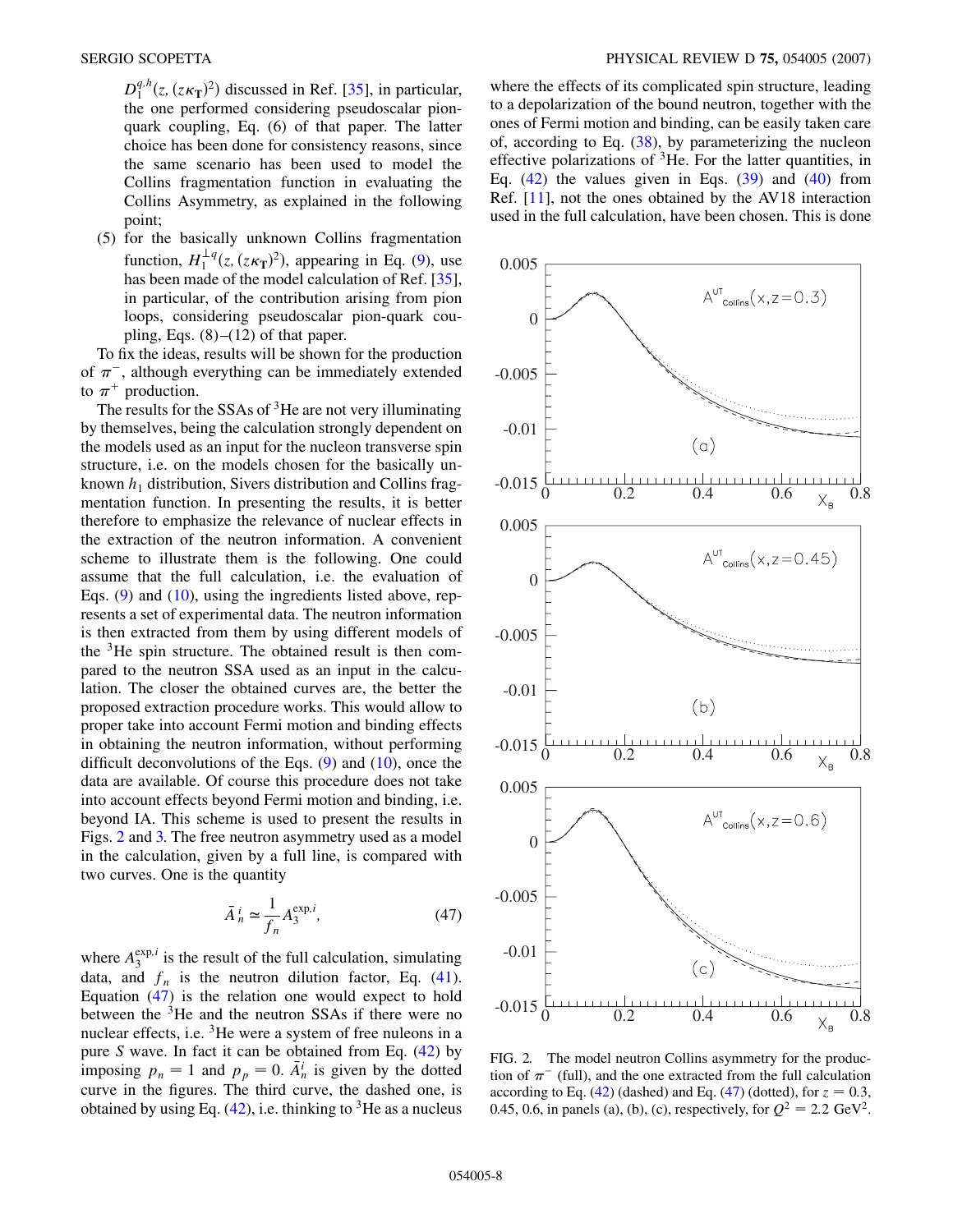<span id="page-8-0"></span>

FIG. 3. The same as in Fig. [2](#page-7-0), but for the Sivers asymmetry.

to take into account the possible error due to the choice of the nucleon-nucleon potential.

In Fig. [2](#page-7-0) it is shown the result of the procedure for the Collins Asymmetry, corresponding to the production of  $\pi^-$ , as a function of  $x_B$  and for various values of *z*. The values  $Q^2 = 2.2 \text{ GeV}^2$  and  $\theta_{qh} = 10^\circ$ , central values in the kinematics of the TJNAF experiment [\[13\]](#page-9-11), have been chosen for the calculation. In the latter experiment, data will be taken for  $0.13 < x_B < 0.41$ ,  $0.46 < z < 0.59$  and  $E_{\text{lab}} = 6$  GeV. It is clear from the figure that the difference between the full and dotted curve, showing the amount of nuclear effects, is sizable, being around 10–15% for any *x* and *z* values in the range relevant for the planned experiment, while the difference between the dashed and full curves reduces drastically to a few percent, showing that the extraction scheme Eq. [\(42\)](#page-6-1) takes safely into account the spin structure of  ${}^{3}$ He, together with Fermi motion and binding effects. One should remember that in the proposed experiments only the region  $0.13 \lt x_B \lt 0.41$  will be actually explored.

In Fig. [3](#page-8-0) the same is shown for the Sivers Asymmetry, again in the kinematics of the proposed TJNAF experiment. In this region, for the Sivers Asymmetry, the same conclusions discussed previously for the Collins one hold. I reiterate that one should not take the absolute size of the Asymmetries too seriously, being the obtained neutron Collins and Sivers asymmetry strongly dependent on the models chosen for the unknown distribution functions. One should instead consider the difference between the curves which are shown, a model independent feature which is the most relevant outcome of the present investigation.

From Figs. [2](#page-7-0) and [3](#page-8-0) it is clear therefore that Eq. [\(42\)](#page-6-1) will be a valuable tool for the data analysis of the experiments [\[13](#page-9-11)[,14\]](#page-9-12).

In principle, effects beyond IA could be relevant in the process under scrutiny. Among them, shadowing effects and final state interactions (FSI) could play a role. As a matter of facts, some doubts on the possibility of using safely the extraction procedure Eq. ([42](#page-6-1)) due to shadowing effects have arisen [\[36\]](#page-9-35). One should remember anyway that these effects are supposed to be active for values of Bjorken *x* smaller than the ones explored by the planned experiments. From this point of view, problems should not arise. Concerning FSI, the assumption that even the outgoing hadron, which can be slow, does not interact further, makes the use of the IA in SIDIS more questionable with respect to the standard inclusive DIS case. Moreover, since the planned values of  $Q^2$  are smaller than 3 GeV<sup>2</sup>, in principle the effects of FSI cannot be ignored. One should notice anyway that, in the planned experiments, the energy of the emitted pions is high, being  $0.46 < z < 0.59$ , chosen to give  $E^{\pi} \approx 2.4$  GeV. The latter observation should make rather safe the use of IA results for the analysis of the JLab experiments. Moreover, in the numerator of the asymmetry, Eq. ([1\)](#page-1-1), the effects of any spin-independent interaction should cancel out, in particular, for a spinless hadron as the pion. In any case, the analysis of FSI for this complicated process deserves a dedicated analysis. This work is in progress, together with the inclusion in the scheme of other more realistic models of the nucleon structure, able to predict reasonable figures for the experiments.

#### **V. CONCLUSIONS**

The recent measurement of the single spin asymmetry for the proton and the deuteron exhibited the importance of